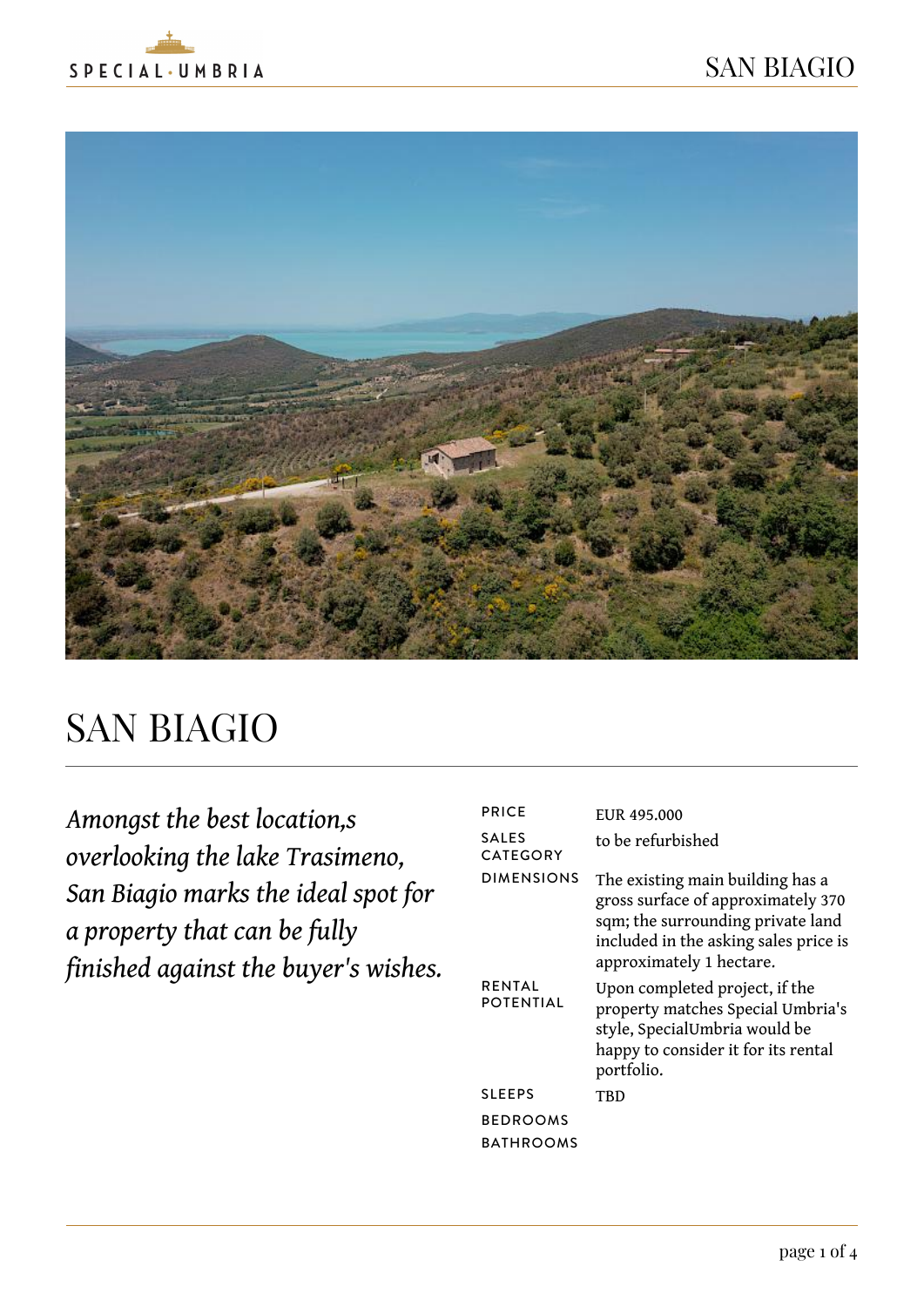LOCATION GPS: 43.039840,12.164454 Scan the picture below with a suitable smartphone or tablet computer:



## INTRODUCTION

Newly built local stone exposed farmhouse (realised in its current status in 2020), with dramatic views overlooking Lake Trasimeno and the Nestore valley, was built from scratch (and currently in unfinished state) in accordance with the latest seismic laws and with the comfort of current thermal insulation. The farmhouse is spread out over two levels, for a total of 370 m². It is possible to customize the internal layout, as a single house or in two residential units (as currently foreseen).

The 360° panorama over the surrounding hills, the Castle of Montali, Lake Trasimeno and the Nestore valley is truly magnificent and unique; live view really leaves you breathless.

The property comes with 1 hectare of privately owned land. The possibility of buying the property with the "turnkey" formula may be evaluated at the time of negotiation. The construction of a private swimming pool is allowed.

### LAYOUT

#### BEDROOMS

The number, layout and design of the bedrooms can be fully decided by the buyer upon the finishing project.

#### **BATHROOMS**

The number, layout and design of the bathrooms can be fully decided by the buyer upon the finishing project.

#### **KITCHEN**

The number, layout and design of the kitchen(s) can be fully decided by the buyer upon the finishing project.

#### LIVINGROOM

The number, layout and design of the living rooms can be fully decided by the buyer upon the finishing project.

#### OTHER ROOMS

The number, layout and design of all other rooms (like wine cellar, technical and utility areas, wardrobes, etc.) can be fully decided by the buyer upon the finishing project. The internal walls of part of the house have been plastered; windows at the first floor have been put in.

#### **FACILITIES**

#### **OUTSIDE**

The Municipality allows the construction of a swimming pool upon the presentation of a planning permission. During a finishing project, terraces and landscaping can be decided.

#### **TECHNICAL**

Electricity and mains water are present at the property. All other technical systems to be acquired and installed after the purchase of the property may be decided upon the project of finishings.

#### ENERGY

Class to be decided upon the start of the finishing project.

#### OTHER FEATURES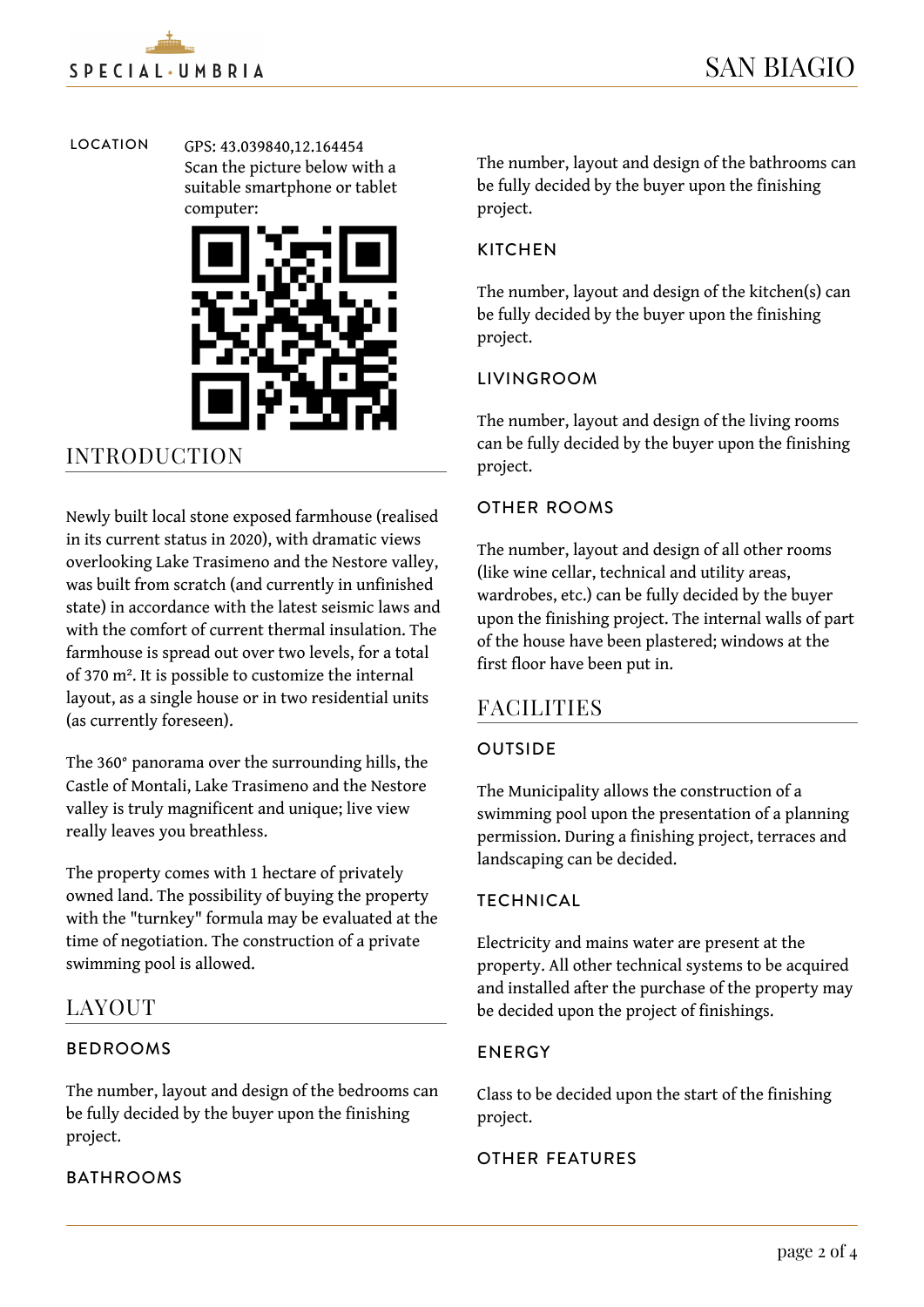

# SAN BIAGIO

#### DIRECT ENVIRONMENT

The property is dominantly located at 510 meters over sea level on top of one of the typical hills South of Lake Trasimeno, enjoying vast panoramic views both on Lake Trasimeno as well as into the green valley of the Nestore river.

#### PROPERTY MANAGEMENT

SpecialUmbria can look after every step from acquisition to full finishing/completion, interior and exterior design. Upon completion SpecialUmbria can offer full property management services all year through for this property, as well as renting out if desired. You can find more information in the separate section 'Property Services' on this website.

#### NOTES

The asking sales price refers to the real estate property in its current state as described in this profile. More adiacent land plus another two ruins to be developed into residential dwellings are available for sale against separate prices.

#### SURROUNDING

#### TRAVEL

Nearest airports are Umbria International Airport Sant'Egidio near Perugia (40 km); Ancona (150 km); Florence (150 km); Ciampino (205 km); Rome Fiumicino (220 km).

DISTANCES

LEISURE & ACTIVITIES